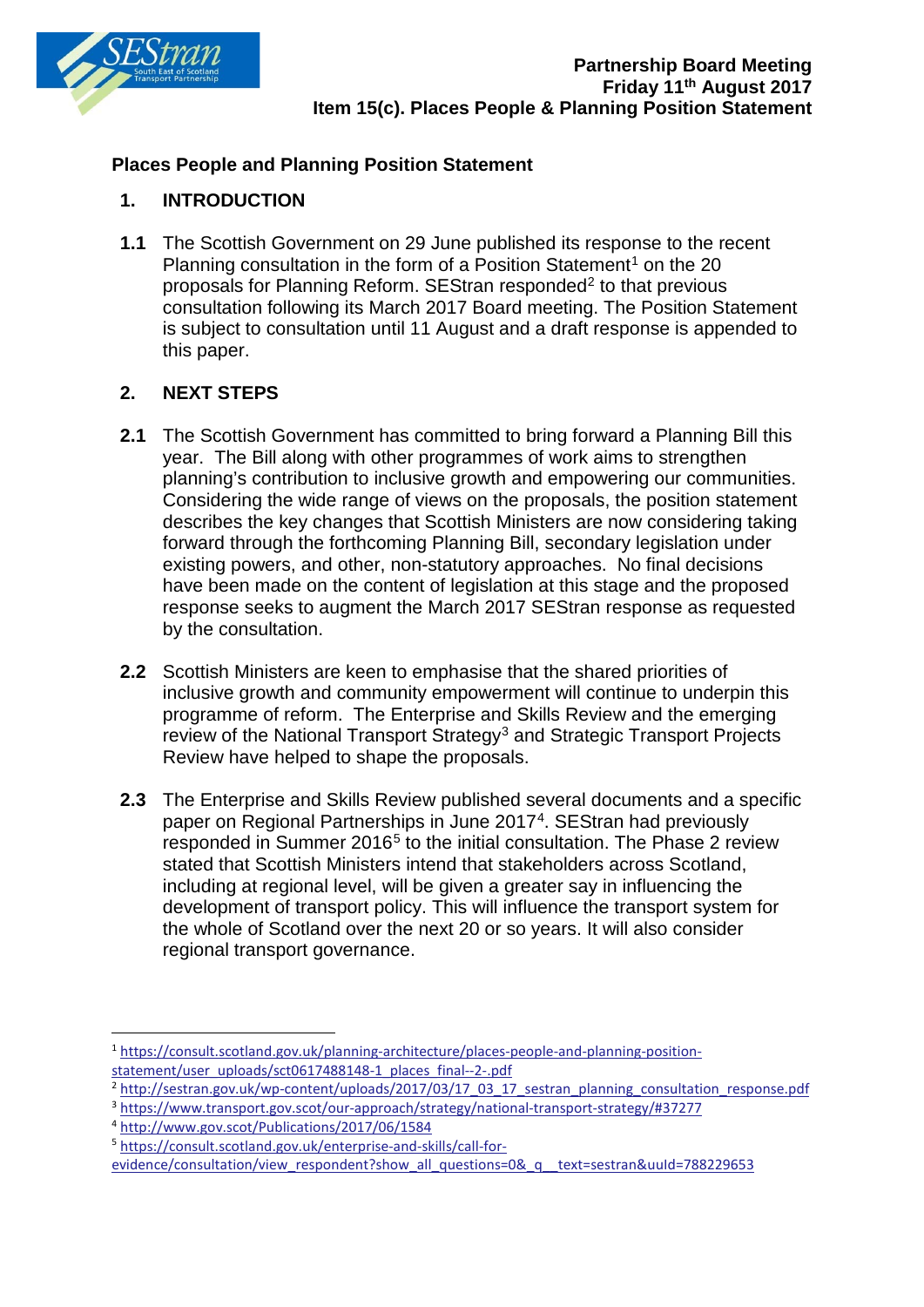- **2.4** We have requested clarification from Transport Scotland and they have highlighted that the mechanism for consideration of any changes to RTPs is the National Transport Strategy Review and not the Planning Review or Enterprise and Skills Review. The Partnership Director is representing SCOTS/SEStran and co-chairing the NTS2 Strategic Framework Group and is representing RTPs/SEStran on the Enabling Economic Growth Working Group. Building upon its NTS2 pre-engagement survey<sup>[6](#page-1-0)</sup>, SEStran has responded to the Call for Evidence<sup>7</sup> for the Research and Evidence Working Group. RTPs collectively are represented on all working groups including the Roles and Responsibilities working group, tasked with reviewing transport governance, co-chaired by Transport Scotland and the Society of Local Authority Chief Executives (SOLACE) Scotland.
- **2.5** The Board should also be aware that discussions around a Model 2 or 3 SEStran following part of an integrated transport and economic development partnership for the South East of Scotland continue, as inferred by the Edinburgh City Regional Deal Head of Terms<sup>[8](#page-1-2)</sup> published on 20 July. The SEStran Partnership Director has produced, for the constituent councils involved, a scene setting report and contributed to the project brief and committed SEStran officer resources to further development work. This should enable a final report on the December 2016 consultation on Model 3 to be brought back to the Board in December 2017.

### **3. CONCLUSION / RECOMMENDATIONS**

- 3.1 The paper seeks to invite comment from the Board on the current Planning People and Places Position Statement consultation and proposed consultation response for submission by 11 August.
- 3.2 The Board is asked to note the update provided on the Enterprise and Skills Review, Model 3, City Deal discussions and the primacy of the NTS 2 Review in any changes to RTPs.
- 3.3 The Board is asked to note the submission under delegated powers of a response to the NTS2 Research and Evidence Working Group Call for Evidence and that an update paper will be provide to the September Board on progress with the NTS2 Review.

George Eckton **Partnership Director** 11th August 2017

<span id="page-1-0"></span> <sup>6</sup> <https://www.transport.gov.scot/media/39243/ntsearlyengagementconsultationsurvey-june-2017.pdf>

<span id="page-1-1"></span><sup>7</sup> [http://www.sestran.gov.uk/wp-content/uploads/2017/07/20170718\\_SEStran-RTS2-Evidence-1.pdf](http://www.sestran.gov.uk/wp-content/uploads/2017/07/20170718_SEStran-RTS2-Evidence-1.pdf)

<span id="page-1-2"></span><sup>8</sup> [https://static1.squarespace.com/static/55c87967e4b05aa55020f656/t/5970b329579fb359ca3c1969/1500558123546/Edinburgh+and+Ea](https://static1.squarespace.com/static/55c87967e4b05aa55020f656/t/5970b329579fb359ca3c1969/1500558123546/Edinburgh+and+East+of+Scotland+City+Region+Deal+HOTA+-+MASTER+COPY+FINAL....pdf) [st+of+Scotland+City+Region+Deal+HOTA+-+MASTER+COPY+FINAL....pdf](https://static1.squarespace.com/static/55c87967e4b05aa55020f656/t/5970b329579fb359ca3c1969/1500558123546/Edinburgh+and+East+of+Scotland+City+Region+Deal+HOTA+-+MASTER+COPY+FINAL....pdf)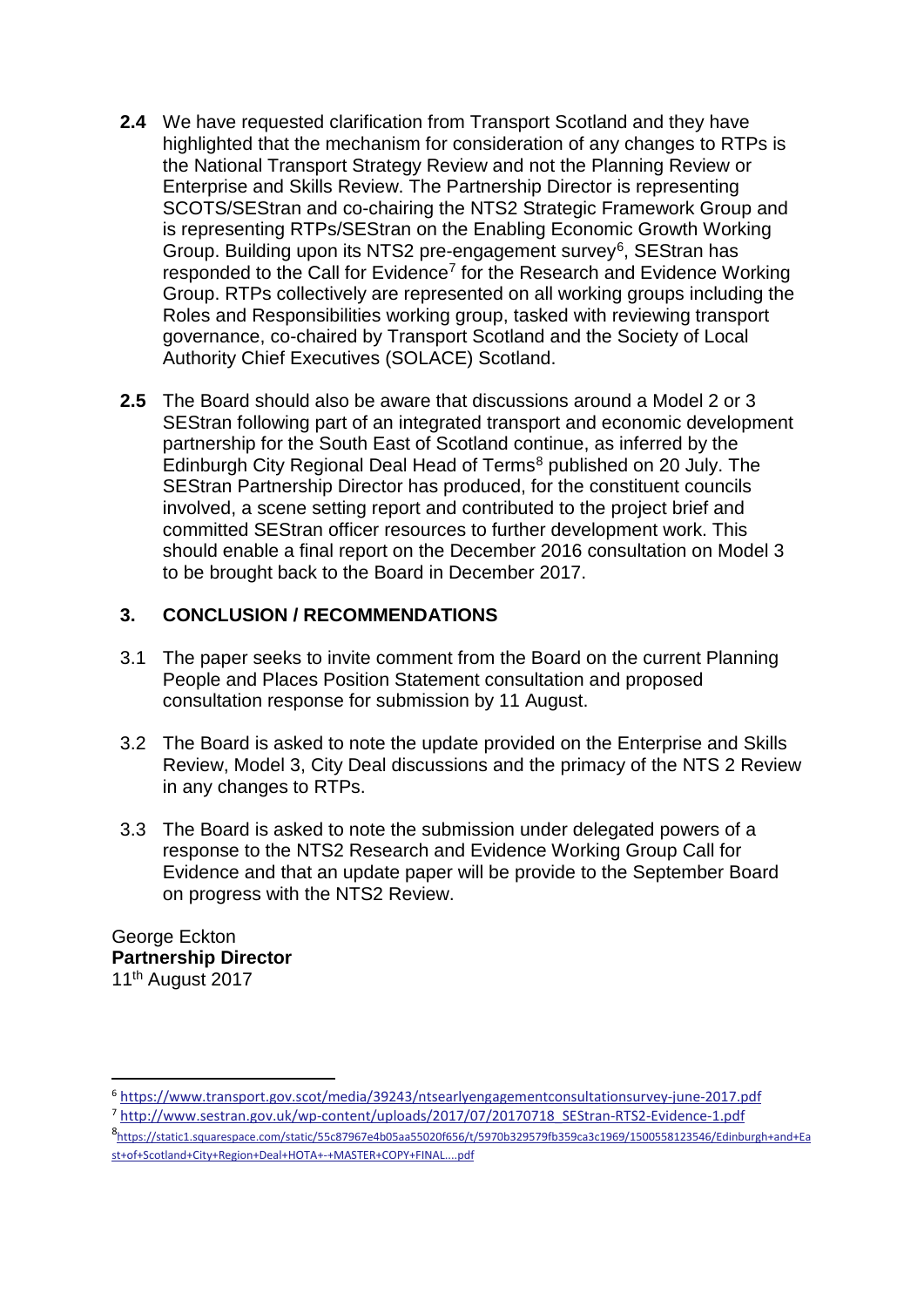| <b>Policy Implications</b>         | Potential changes to the planning system which<br>could have impacts on other planning systems<br>including transport planning. |
|------------------------------------|---------------------------------------------------------------------------------------------------------------------------------|
| <b>Financial Implications</b>      | <b>None</b>                                                                                                                     |
| <b>Equalities Implications</b>     | <b>None</b>                                                                                                                     |
| <b>Climate Change Implications</b> | <b>None</b>                                                                                                                     |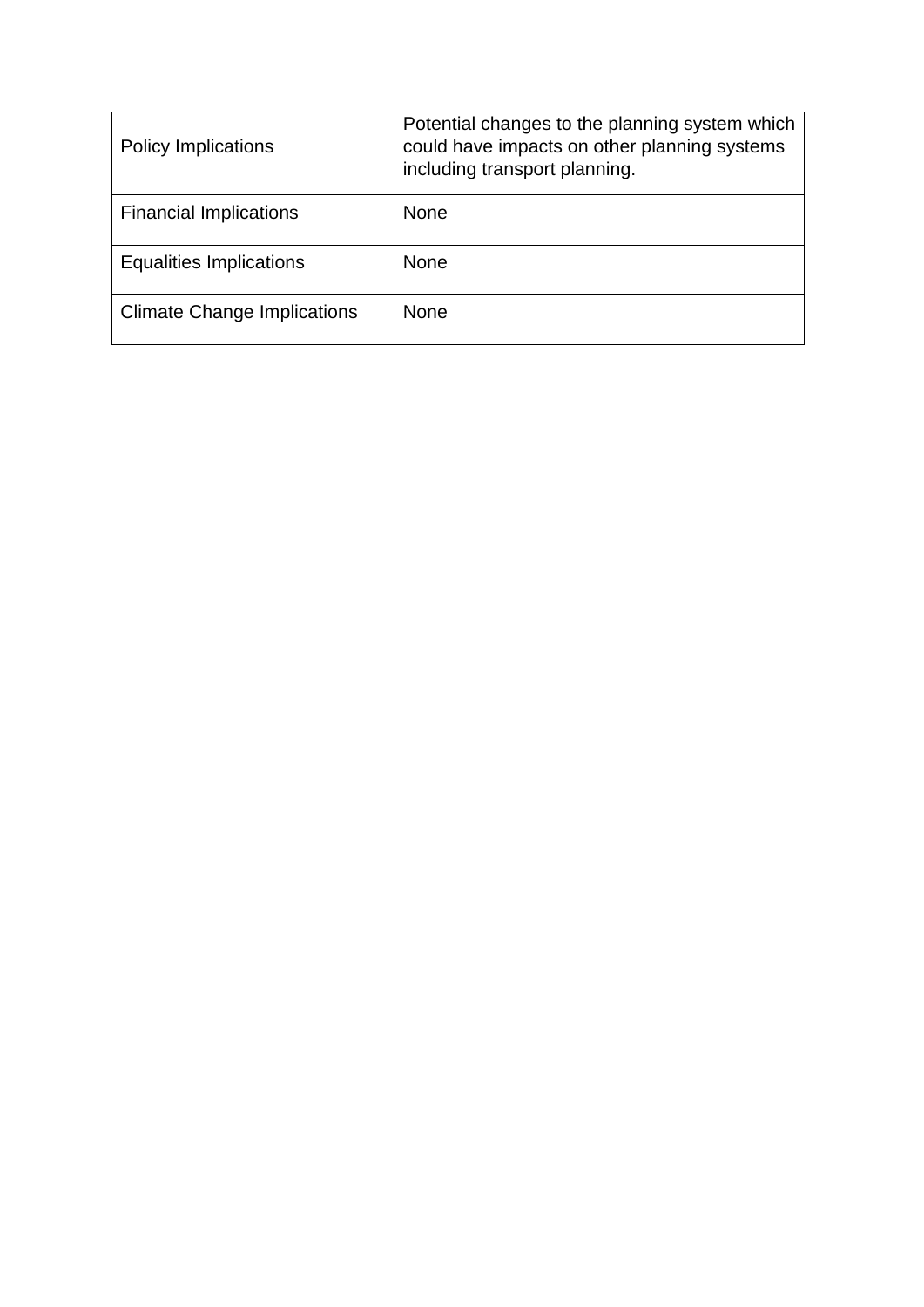# **Places People and Planning Position Statement - Draft SEStran response**

# **1) Aligning community planning and spatial planning**

SEStran welcomes the continuing recognition of the priority for securing greater collaboration and stronger alignment between community and spatial planning. We continue to emphasise the need for spatial planning though to include land-use and transport and labour market amongst other policy areas within that definition. This would recognise the outcomes desired of communities especially around transport which is derived from land-use and economic choices. Therefore, it would be vital that in this greater alignment, land-use planning takes account of the existing plans of community planning partners such as Regional Transport Strategies (RTS) and their associated publications, given the significant impact of origin-destination trips from new housing and other land-uses on regional travel to work/study/service transport networks. This would seem to fit with the recent suggestion of RTPI and TPS members of the need to focus on planning place not planning different sectoral aspects of place<sup>[9](#page-3-0)</sup>

SEStran welcomes the two-way process and it could potentially be helped by a duty to have regard, or stronger, to the new set of Local Outcomes required by the Community Empowerment Act. In relationship to Proposal 4, this 5-yearly timescale could be a clear "trigger" for a review of a new 10 year Local Development Plan, if Scottish Government changed the national set of outcomes and Community Planning Partnerships (CPPs) were subsequently required to review their set of local outcomes. The current consultative proposal for the Local Development Plan to be a focus for the socio-economic duty<sup>[10](#page-3-1)</sup> for planning potentially offers a vehicle for alignment, alongside the recognition of the RTS as a key sectoral strategy.

### **2) Regional Partnership Working**

We welcome the retention of some aspects of regional strategic planning and, as stated previously, we recognise the need for some form of focussed change to existing arrangements. Therefore, we welcome the proposal to retain and strengthen certain aspects of regional planning to enable all regions of Scotland to deliver the inclusive growth agenda for Scotland. It is fundamentally important to SEStran and its constituent councils to retain and strengthen regional planning and associated strategies, within a wider package of transport, land-use, enterprise and skills proposals, managed locally for the widest regional benefit.

We welcome that the proposal for reform, does include provision for strong regional planning where needed and required by local councils and communities. It would seem to strike a balance in terms of not placing Scotland as a whole at a strategic disadvantage to other economies with whom we are competing for inward investment. However, in line with the power to advance well-being in the Local

<span id="page-3-0"></span> <sup>9</sup> [http://rtpi.org.uk/briefing-room/rtpi-blog/can't-we-all-be-place-planners/](http://rtpi.org.uk/briefing-room/rtpi-blog/can)

<span id="page-3-1"></span><sup>10</sup> <http://www.gov.scot/Publications/2017/07/8131/downloads#res522478>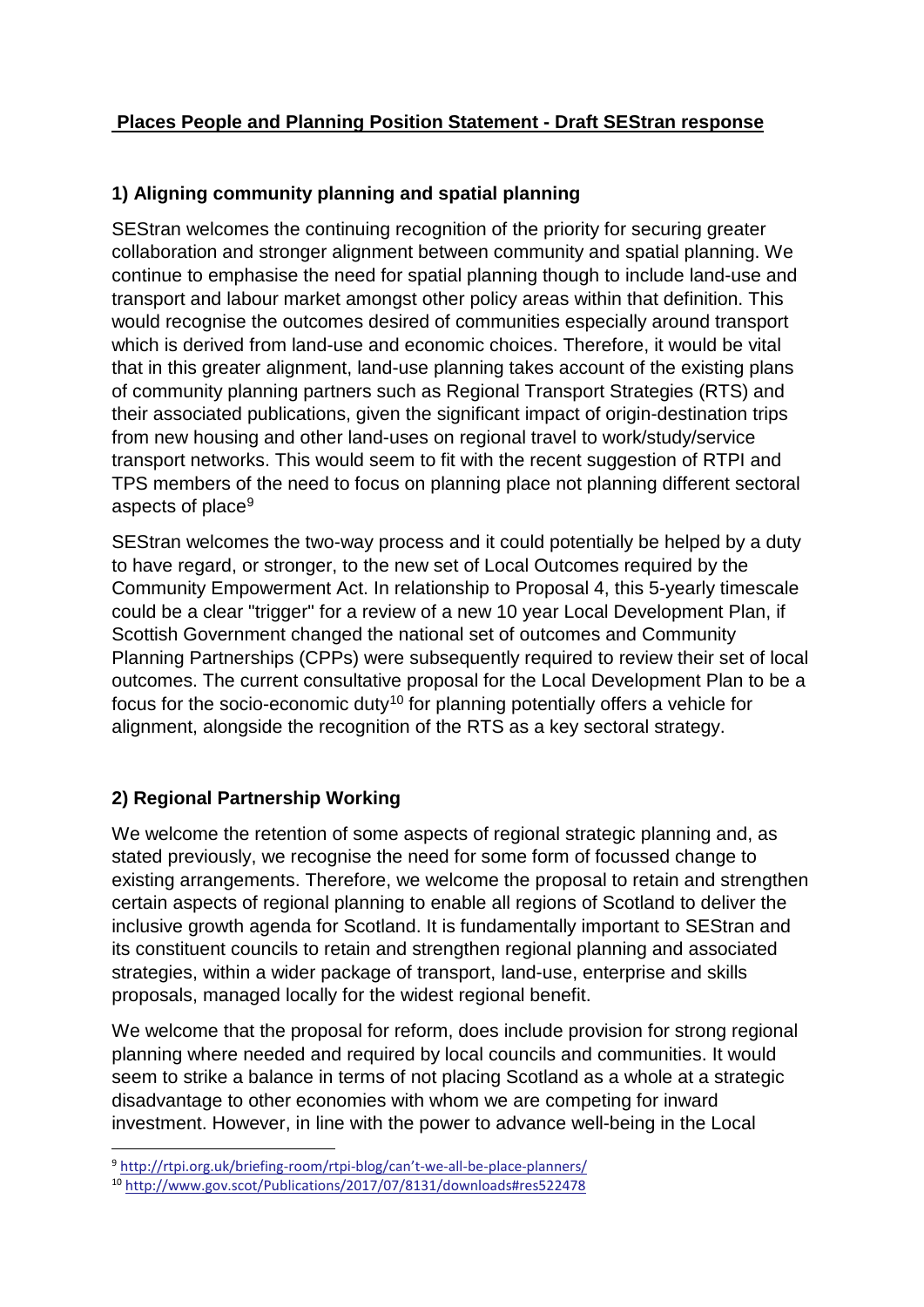Government (Scotland) Act 2003, it would be useful to have the ability to work together and develop strategies, extended to plan preparation where significant development issues arise now and in the future, which would have statutory weight. Making regional plans still possible but discretionary, especially given the statutory requirement for regional transport strategies.

In general, the position proposed by Scottish Ministers points to the potential for a regional perspective on planning and we welcome the view of a need for a clearer relationship between the planning at a regional level for all types of infrastructure and services: physical - large transport projects or cross-boundary transport routes and social - childcare facilities and employability. We would welcome clarity on the proposals outlined in June 2017 for the Enterprise and Skills Review, on how Scottish Ministers intend to give greater input to the business community in terms of governance of regional transport in the context of what is proposed for Strategic Development Planning Authorities. How does this relate to the semi-regulated public appointment process for Regional Transport Partnership (RTP) Boards?

# **3) Improving national spatial planning and policy**

SEStran feel that in terms of regional policy, especially around transport and connectivity issues, there is a need for developing and stating distinctive regional policies and initiatives within the existing regional document i.e. the Regional Transport Strategy (RTS). Whilst, understanding the rationale for reducing duplication, there are unique transport issues for each region of Scotland and for us the continuing need for a strategic and statutory approach to their resolution through a RTS with specific regional policies, reflecting and co-ordinating national, regional and local outcomes.

### **4) Stronger Local Development Plans**

We would welcome the opportunity of being included in new proposals for an early review of a 10 year local plan. This would be to reflect the regional perspective or, as outlined in our response to Proposal 1, to reflect a new national outcome context or as part of a discretionary regional spatial strategy outlined in Proposal 2 or a 4 yearly review of the relevant RTS. However, this level of strategic trigger would provide clear evidence, whilst ensuring certainty to development and the delivery of quality outcomes, for stakeholders and communities. It could also enable the striking of a balance between certainty of delivery and targeted involvement, as only consulting communities once a decade could be seen as proactively focussing on implementation, at the expense of local democracy.

On the issues of examination and gatecheck, it will be critical to look at transport services, routes and capacities at such an intervention to enable prevention of negative outcomes. In a South East of Scotland context, the heavily constrained nature of road and rail networks, the lack of public transport, especially bus, and the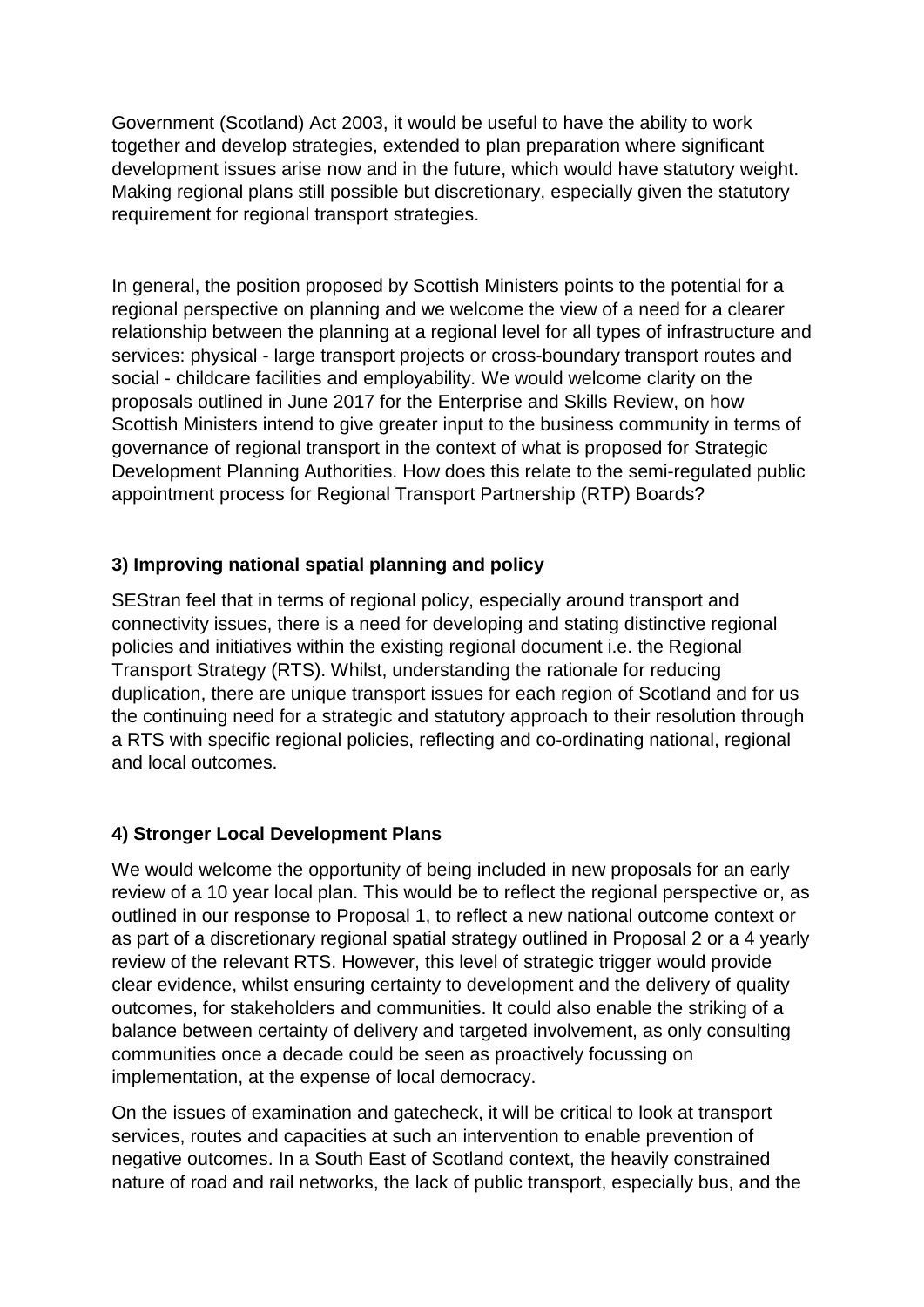need for greater development of walking and cycling networks at a strategic level, place barriers to further positive outcomes for communities. It will be critical that if the local plan is a decade-long plan that Regional Transport Strategies and Partnerships have a clear gatecheck role in the examination process, to ensure we are Key Agencies in the process as highlighted by the Independent Panel's report.

### **5) Making plans that deliver**

SEStran would support the proposals for enhanced engagement in respect of a site or wider proposal which has not be allocated in the development plan when brought forward as an application. This would seem to seek to address the longer periods between consultation on a decade-long development plan and could also seek to proactively engender the involvement of currently under-represented groups and cement their involvement at times of plan preparation and consultation. We would hope the place standard and #codesign methodologies can be utilised in this enhanced engagement context alongside other participatory approaches.

## **6) Giving people an opportunity to plan their own place**

SEStran welcomes the position that local place plans should be introduced following the outcomes identified in our work with Young Scot, West Lothian Council and Sustrans Scotland on the X-Route report. We also welcome the recognition of the need to ensure that local place plans are used to promote appropriate development rather than as a vehicle to prevent it. It would also be useful to have guidance on how proposals for local place plans would work for those CPP partners who are subject to legislation around participation requests from community groups and it would be helpful if the proposed guidance could address this issue.

# **7) Getting more people involved in planning**

We welcome the proposals to get more people involved in planning and in particular children and young people given our aforementioned X-Route work with Young Scot. We view it as vital that involvement in planning of communities starts earlier given the proposals for local plans to only be subject to once a decade consultation and, as outlined in response to Proposal 5, enhanced engagement proposals could play a critical role in this regard.

### **8) Improving public trust**

SEStran welcome the proposal for provision of feedback to communities following engagement. This will hopefully provide a platform for greater "dialogue" within the planning system and an enhanced two-way conversation. We welcome and recognise the need for all parties in the planning system, including other Key Agencies, to continue to seek to improve our community engagement processes.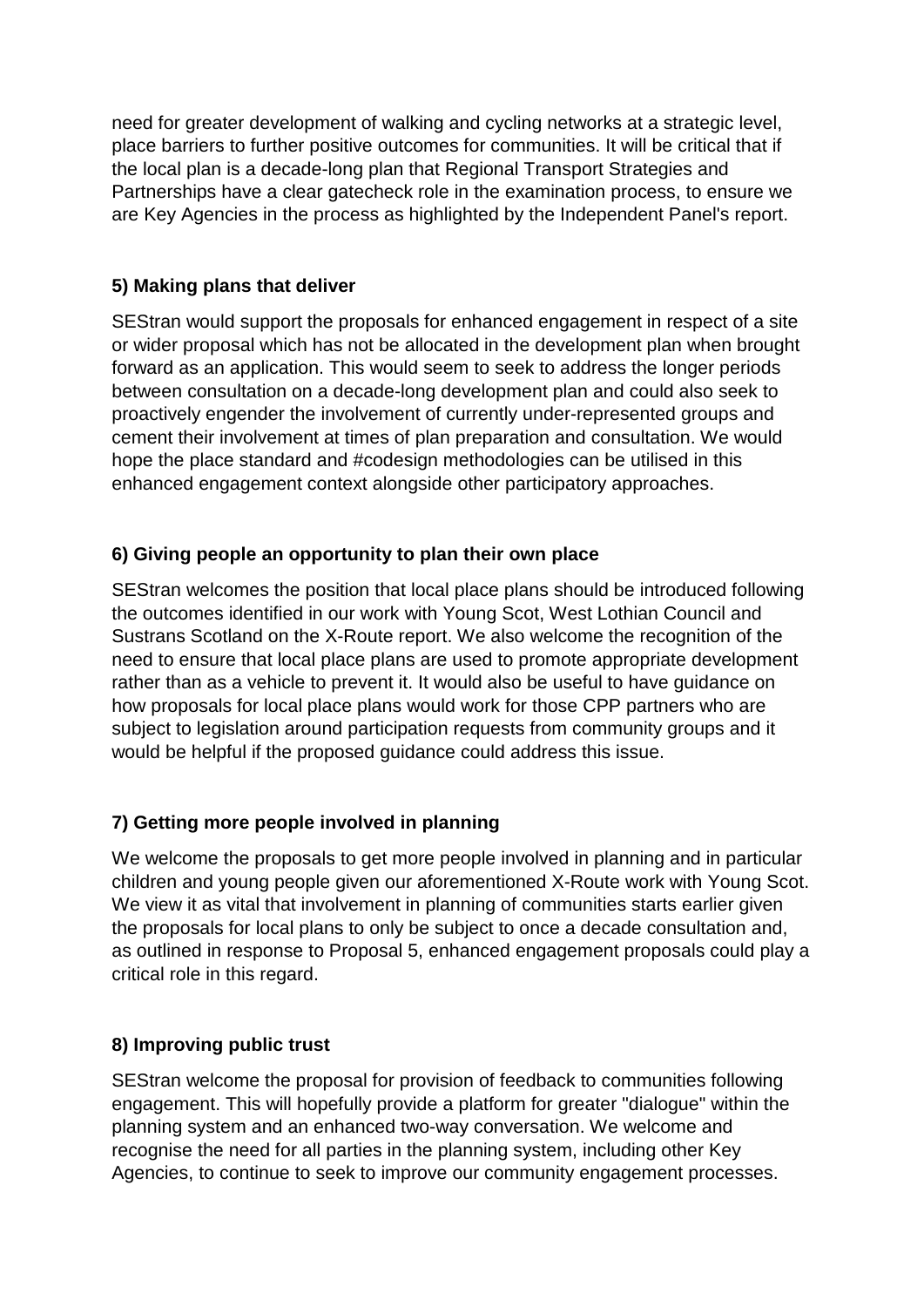### **9) Keeping decisions local - rights of appeal**

SEStran welcomes the proposal for stronger early engagement rather than the introduction of equal or third party rights of appeal and the overall ethos for planning of all forms, to drive inclusive growth across Scotland.

# **10) Being clear about how much housing land is required**

SEStran would welcome the setting of housing figures at a sub-national level which recognises the impact that major land allocations can have on the peak demand on transport networks through the addition of origin-destination trips from major developments. This sub-national context, albeit potentially contained within an enhanced National Planning Framework, would enable the enhanced level of regional working outlined in Proposal 2 and the allocation of housing land in the most relevant market area which does not always align with local development plan boundaries. This would enable a greater sustainable transport response to the planning for delivery of effective housing land in our South East of Scotland context.

## **11) Closing the gap between planning consent and the delivery of homes**

We welcome the proposal for further guidance on development viability and we would support also recognition, within any viability assessment, of the ability for residents of new homes to make sustainable transport choices from the start of a development and also the opportunities for them to access efficiently existing or new transport services, so that a reduction in car-borne, especially single occupancy vehicle, commuting trips can be achieved. This would be a preventative measure in terms of reducing demand on existing constraints on key points of the South East of Scotland transport network.

### **12) Releasing more "development ready" land for housing**

SEStran would wish to highlight the need to ensure that any large scale zoning of land for housing, needs to ensure it's well served not only by infrastructure but also by services and marketing to ensure sustainable travel choices are embedded from the beginning through the master planning process.

### **13) Embedding an infrastructure first approach**

SEStran welcomes the view of Scottish Ministers that proposals for moving strategic development planning towards regional partnerships for infrastructure governance and co-ordination. The clear identification of the need for transport infrastructure but also service planning for all types of transport is vital as they require strong justification for intervention. The regional perspective also covers inevitable cross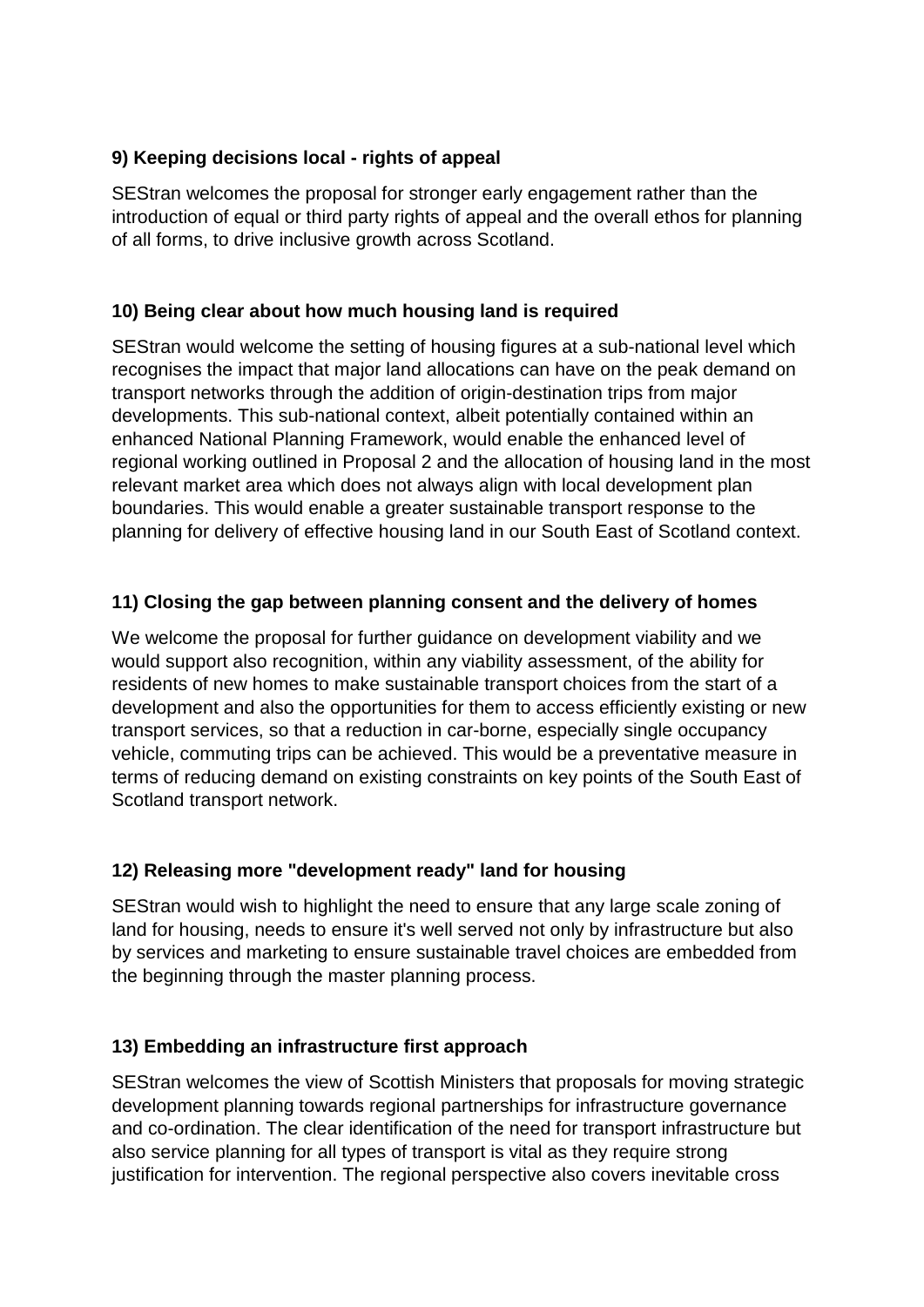boundary impact. We also welcome Scottish Ministers proposals outlined in the Enterprise and Skills Review for enabling greater private sector involvement in regional transport governance and would welcome further detail on these matters and proposals, in particular how they sit with the mechanisms for non-elected membership of our Board as outlined in Transport (Scotland) Act 2005 and associated regulations and guidance.

## **14) Creating a fairer and more transparent approach to funding infrastructure**

SEStran support the proposal from Scottish Ministers to give further consideration to the options for a levy or charge. We would propose that any work with Scottish Futures Trust, enabling RTPs to feed into the process and see how our current regional Delivery Plan documents required by the Transport (Scotland) Act 2005 could fit within any development contribution frameworks to provide a clear strategic context for levy/charge investment.

## **15) Innovative Infrastructure Planning**

In terms of other proposals emerging from the Climate Change Plan (RPP3), SEStran would also seek to highlight the need for innovative behavioural mechanisms for the use of infrastructure. We have highlighted in our response to RPP3 the need for consideration of charging for parking or road use to manage demand on current transport infrastructure networks. It would be appropriate to consider further actions on how prevention and early intervention could ensure most effective and efficient use of infrastructure planned for delivery in the future and ensure the longevity of existing infrastructure for as long as possible.

### **16) Developing skills to deliver outcomes**

SEStran welcomes the proposal to continue to scope further work on skills development. In terms of developing more effective sharing of expertise in specialisms, RTPs could provide a basis for sharing skills concerning the transport aspects of planning across a wider regional geography. SEStran continues to have discussions with our constituent City Deal partners around the sharing of services for transport and wider interplay with the NTS2, Planning and Enterprise & Skills review.

### **17) Investing in a better service**

SEStran welcome the proposals from Scottish Ministers to ensure better resourcing of the planning service. Hopefully this could be extended to other services such as transport planning where relevant costs are incurred by other public sector bodies such as RTPs.